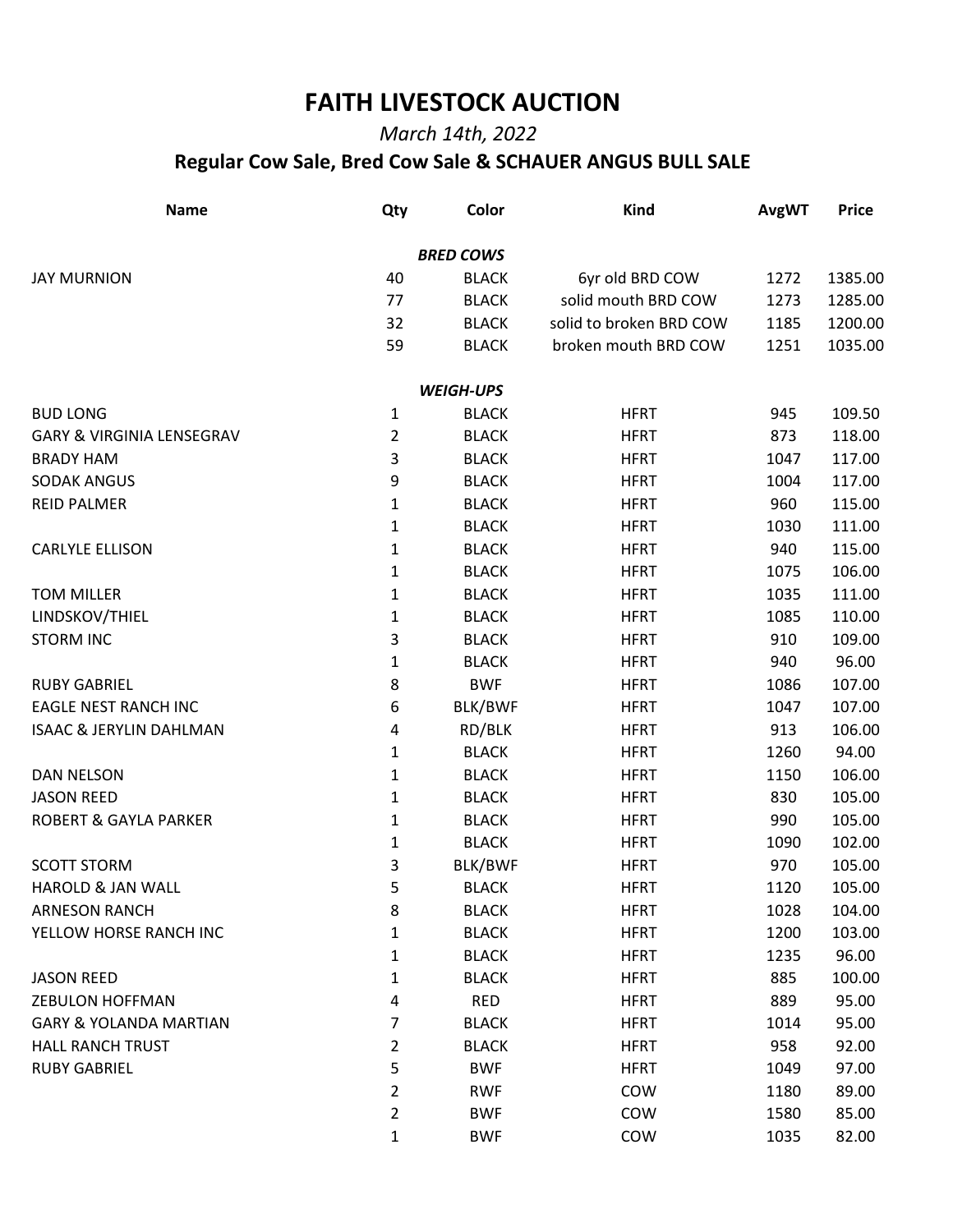| ADESSA HEWITT            | 1                       | <b>BLACK</b> | COW         | 1255 | 96.00  |
|--------------------------|-------------------------|--------------|-------------|------|--------|
| <b>TOM MILLER</b>        | 1                       | <b>BLACK</b> | COW         | 1220 | 95.00  |
|                          | 1                       | <b>BLACK</b> | COW         | 1410 | 76.00  |
| RITA BIRKELAND           | 1                       | <b>BLACK</b> | COW         | 1220 | 94.00  |
| <b>HANK TATON</b>        | 4                       | <b>BLACK</b> | COW         | 1011 | 92.00  |
| LINDSKOV/THIEL           | 1                       | <b>CHAR</b>  | COW         | 1380 | 88.50  |
|                          | 1                       | <b>BLACK</b> | COW         | 1375 | 87.50  |
|                          | 1                       | <b>BLACK</b> | COW         | 1145 | 77.00  |
| TYE & KASEY HALE         | $\mathbf 1$             | <b>BWF</b>   | COW         | 1370 | 88.00  |
| <b>JESS DUCHENEAUX</b>   | 20                      | <b>BLACK</b> | COW         | 1339 | 86.50  |
|                          | 14                      | <b>BLACK</b> | COW         | 1184 | 79.00  |
|                          | 1                       | <b>BLACK</b> | COW         | 1405 | 68.50  |
| <b>JIM HALE</b>          | 1                       | <b>BWF</b>   | COW         | 1315 | 86.00  |
|                          | 1                       | <b>BLACK</b> | COW         | 1240 | 83.50  |
| <b>CARLYLE ELLISON</b>   | 1                       | <b>BLACK</b> | COW         | 1490 | 85.50  |
| <b>MORGAN VEIT</b>       | 7                       | <b>BLACK</b> | COW         | 1394 | 85.50  |
|                          | 1                       | RD/BLK       | COW         | 1430 | 82.50  |
|                          | $\overline{2}$          | RD/BLK       | COW         | 1575 | 82.50  |
|                          | $\overline{\mathbf{c}}$ | <b>BLACK</b> | COW         | 1343 | 75.00  |
|                          | 3                       | <b>BLACK</b> | COW         | 1217 | 71.00  |
| <b>DAN PRICE</b>         | 1                       | <b>BLACK</b> | COW         | 1595 | 82.50  |
| <b>SLETTEN ANGUS LLC</b> | 1                       | <b>BLACK</b> | COW         | 1570 | 82.00  |
| <b>TYSON HEWITT</b>      | 1                       | <b>BLACK</b> | COW         | 1320 | 82.00  |
| <b>CODY SCHUELKE</b>     | 3                       | <b>BLACK</b> | COW         | 1462 | 80.00  |
| <b>ROBERT COMPTON</b>    | 1                       | <b>BWF</b>   | COW         | 1595 | 79.50  |
| <b>GREG SMITH</b>        | 3                       | <b>BLACK</b> | COW         | 1287 | 79.00  |
| <b>GREG SMITH</b>        | 5                       | <b>BLACK</b> | COW         | 1186 | 70.50  |
| DAN JORDAN               | 4                       | <b>BLACK</b> | COW         | 1414 | 79.00  |
|                          | 3                       | <b>BLACK</b> | COW         | 1398 | 76.00  |
| <b>JAY MURNION</b>       | 4                       | <b>BLACK</b> | COW         | 1196 | 78.00  |
| DOUG D SIMONS            | 1                       | <b>BLACK</b> | COW         | 1490 | 75.50  |
| <b>ERIC SCHUCHARD</b>    | 2                       | <b>RED</b>   | COW         | 1198 | 72.50  |
| <b>EARL MAIER</b>        | 1                       | <b>BLACK</b> | COW         | 1410 | 72.00  |
| <b>IVER HEIER</b>        | 3                       | <b>BLACK</b> | COW         | 1332 | 70.50  |
| <b>DAN JORDAN</b>        | 3                       | <b>BLACK</b> | COW         | 1355 | 70.00  |
| <b>LARRY GRUEB</b>       | 1                       | <b>BLACK</b> | COW         | 1450 | 69.00  |
|                          | 1                       | <b>BLACK</b> | COW         | 1390 | 68.00  |
| <b>JESS DUCHENEAUX</b>   | 1                       | <b>BLACK</b> | <b>BULL</b> | 1990 | 116.00 |
|                          | 1                       | <b>BLACK</b> | <b>BULL</b> | 2000 | 108.00 |
| <b>SLETTEN ANGUS LLC</b> | 3                       | <b>BLACK</b> | <b>BULL</b> | 1180 | 114.00 |
| <b>BRADY HAM</b>         | $\overline{2}$          | <b>BLACK</b> | <b>BULL</b> | 2130 | 113.50 |
|                          | 1                       | <b>BLACK</b> | <b>BULL</b> | 1780 | 109.50 |
|                          | 3                       | <b>BLACK</b> | <b>BULL</b> | 2048 | 109.50 |
|                          | $\overline{\mathbf{c}}$ | <b>BLACK</b> | <b>BULL</b> | 1750 | 104.00 |
| <b>SODAK ANGUS</b>       | 1                       | <b>BLACK</b> | <b>BULL</b> | 1780 | 111.00 |
| <b>BRIAN MORRIS</b>      | 2                       | <b>BLACK</b> | <b>BULL</b> | 2178 | 110.00 |
| <b>DAN NELSON</b>        | 1                       | <b>BLACK</b> | <b>BULL</b> | 2310 | 110.00 |